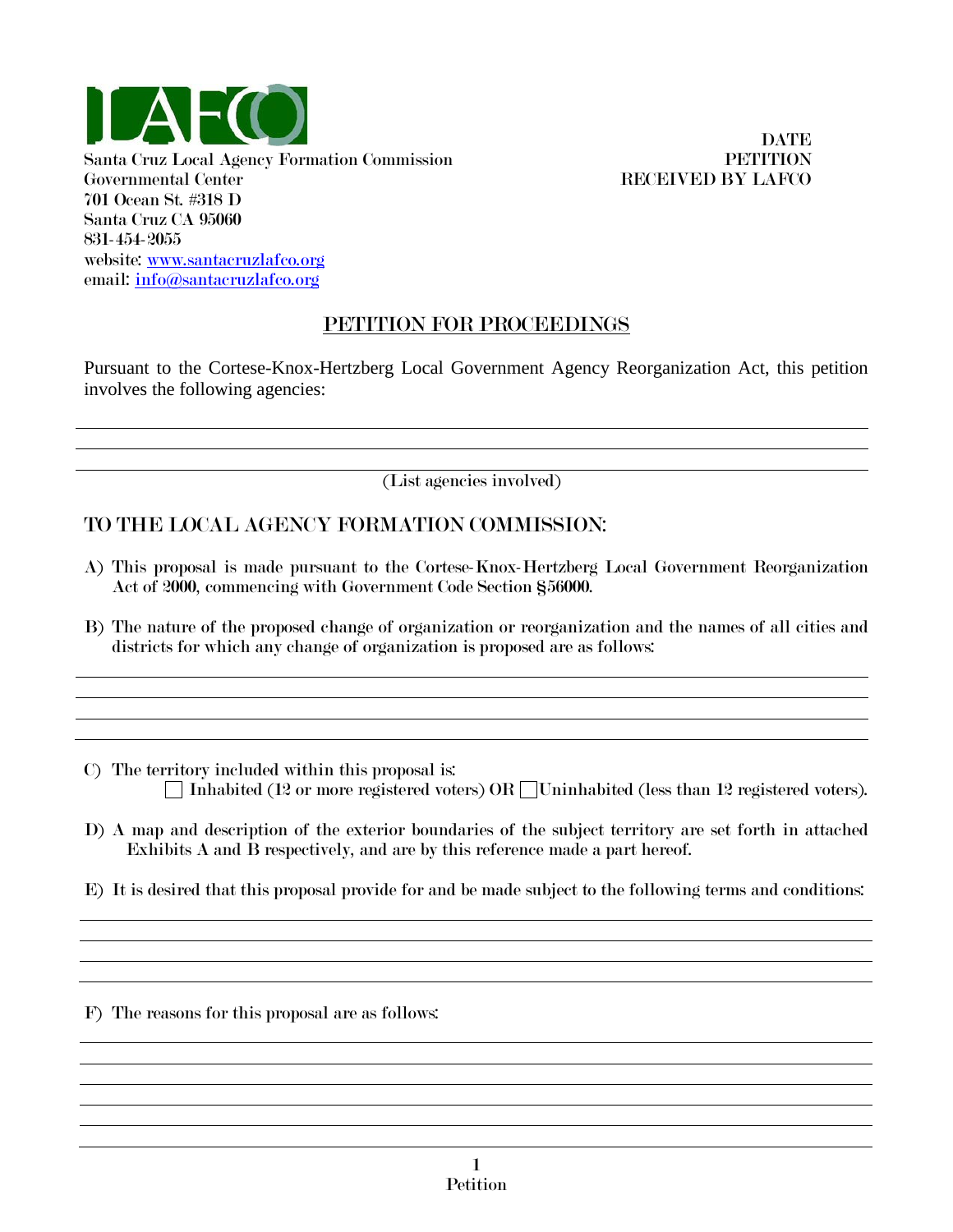G) Each of the signers of this petition is a:

Registered Voter OR Landowner

within the territory proposed for a change of organization, reorganization, or municipal reorganization.

H) The following persons (not to exceed 3) are designated as CHIEF PETITIONERS who are to be given mailed notice of hearing:

| Name:<br>1)                                   |       |       |      |  |
|-----------------------------------------------|-------|-------|------|--|
| <b>Mailing Address:</b>                       |       |       |      |  |
| City:                                         |       |       | Zip: |  |
| Phones:                                       | Work: | Fax:  |      |  |
|                                               | Cell: | Home: |      |  |
| email:                                        |       |       |      |  |
| Assessor's Parcel No. (if landowner petition) |       |       |      |  |
|                                               |       |       |      |  |
| Signature:                                    |       |       |      |  |

| Name:<br>$\mathbf{2}$                         |       |       |      |
|-----------------------------------------------|-------|-------|------|
| <b>Mailing Address:</b>                       |       |       |      |
| City:                                         |       |       | Zip: |
| Phones:                                       | Work: | Fax:  |      |
|                                               | Cell: | Home: |      |
| email:                                        |       |       |      |
| Assessor's Parcel No. (if landowner petition) |       |       |      |
|                                               |       |       |      |
| Signature:                                    |       |       |      |

| Name:<br>3)                                   |       |       |      |  |
|-----------------------------------------------|-------|-------|------|--|
| <b>Mailing Address:</b>                       |       |       |      |  |
| City:                                         |       |       | Zip: |  |
| Phones:                                       | Work: | Fax:  |      |  |
|                                               | Cell: | Home: |      |  |
| email:                                        |       |       |      |  |
| Assessor's Parcel No. (if landowner petition) |       |       |      |  |
|                                               |       |       |      |  |
| Signature:                                    |       |       |      |  |